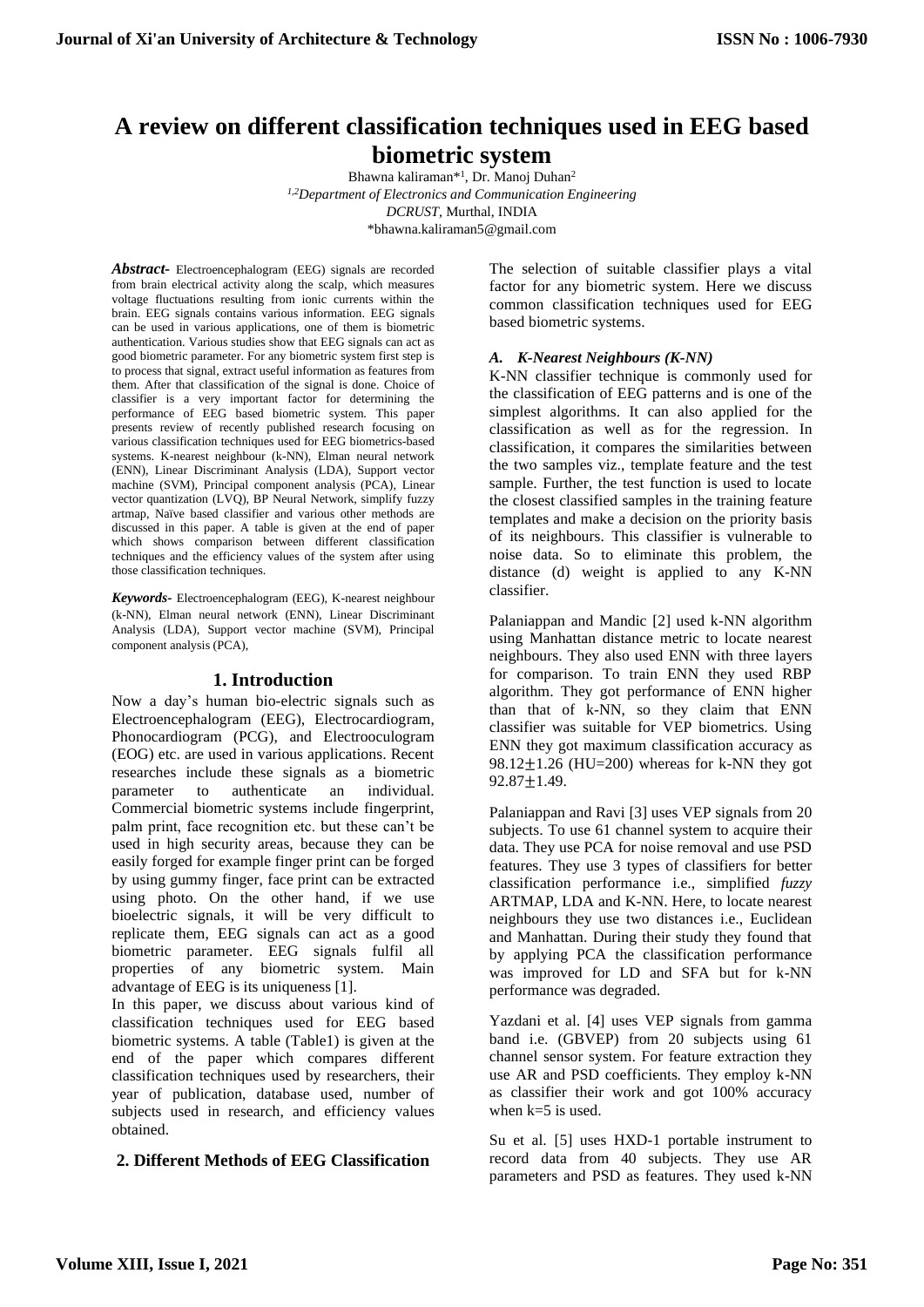and Fisher's LDA for feature reduction and got identification accuracy as 97.5%.

#### *B. Elman Neural Network (ENN)*

Palaniappan and mandic<sup>[6]</sup> use the ENN for classification of features extracted using Davies Bouldin Index (DBI). Their ENN contains three layers, i.e. first layer is input layer, second layer is middle layer and final layer is output layer. where final layer uses sigmoid activation function while middle layer contains parabolic tangent activation function. Network weights and biases were initialise using Nguyen-window algorithm. They achieve accuracy up to 98.56±1.87%.

#### *C. Linear Discriminant analysis (LDA)*

LDA is a classification method, given by R.A Fisher. It depends on a linear combination of variables which divides into two groups. It can be used where the variance-covariance matrix is not population dependent.  $S = \frac{\sigma_{inter}^2}{r^2}$  $\frac{\partial$ inter, S= likelihood ratio.

This classification method assumes normal distribution of conditional probability density (CDF) function with equal class covariance. Fisher's LDA doses do not presume a normal distribution or equal class covariance and used as a dimensionality reduction technique.

Paranjape et al. [7] used discriminant function analysis in their work in which they consider 40 subjects and 8 channel device is used to capture data. AR parameters are used for feature extraction. The discriminant analysis function is then used as a classifier that minimises differences in EEG epochs created by different subjects. Results show that they achieve 100% classification when all data is used and around 80% when half of data is used.

Dan et al. [8]recorded EEG signals using Mindset headset from 13 subjects. AR parameters are used as feature extraction technique. They used 3 classifiers like BP neural network, SVM and LDA. they divide recordings into 27 groups and use 18 group for training and 9 group for testing. Results shows that SVM has highest efficiency and identification rate upto 87%.

Rocca et al. [9] employed database consisted of 36 volunteers in resting state with eyes closed. They employed BUMP modelling for feature extraction. Then for identification purpose they use LDA. For LDA model they assume that vector  $\xi$  has gaussian mixture distribution, same covariance matrix for each class and only the mean varies. Then they divide feature vectors into training dataset  $\xi^{train}$ and test dataset  $\xi^{test}$ . Results shows that the achieved identification accuracy up to 99.69%.

#### *D. Support Vector Machine (SVM)*

It is supervised learning model, which has learning model associated with it. It is used for classification purposes. SVMs are focused on decision-making planes (hyperplanes) that describe decision boundaries. The decision plane distinguishes objects from various groups. Support vectors are the data points closest to the hyperplane.

Su et al. [10] acquired their data using HXD-1 portable equipment having single FP1 electrode from pool of 40 subjects. AR parameters and PSD coefficients were used as feature vector. Then foe classification they choose 3 classifier and one of them is SVM. By using SVM as classifier they got 79.6% accuracy.

Dan et al. [8] chooses 3 classifiers for their work one of them is SVM. They record their data using MindSet headset. And they use AR parameters as feature vectors. They divide their recordings into 36 groups, and for training purpose they randomly select two third of group and rest for testing. When they use BP neural network for classification their network can't be fully trained because without adequate training set BP NN can't be fully trained and they got poor prediction performance in that case. But SVM is adequate for small sample. By using SVM with AR model order and alpha waves were 10 and 20, they got best prediction performance and correct rate as 87.1795%

## *E. Principal component analysis (PCA)*

For dimensionality reductions, PCA is used. Karl Pearson invented PCA in 1901. The main components are orthogonal since they are covariance matrix vectors themselves. If there are n observations of p variables, min is the number of different key components (n-1, p). Koike-akino et al. [11] used PCA for dimensionality reduction which helps to achieve higher classification accuracy. They observe that for PCA, around 7% of principal components explain 90% of data variance. With several classifiers they evaluate the impact of reduced dimensionality by PCA and PLS. when LDA and QDA was used, then PLS outperforms PCA as input to both of classification algorithms. They got best performance around 72% with QDA after using PLS.

## *F. Linear Vector Quantization (LVQ)*

Supervised learning is used by LVQ. It is the method of classifying a pattern where a class is represented by each output unit. Training patterns with a known classification are given to the network and initial distribution of the output class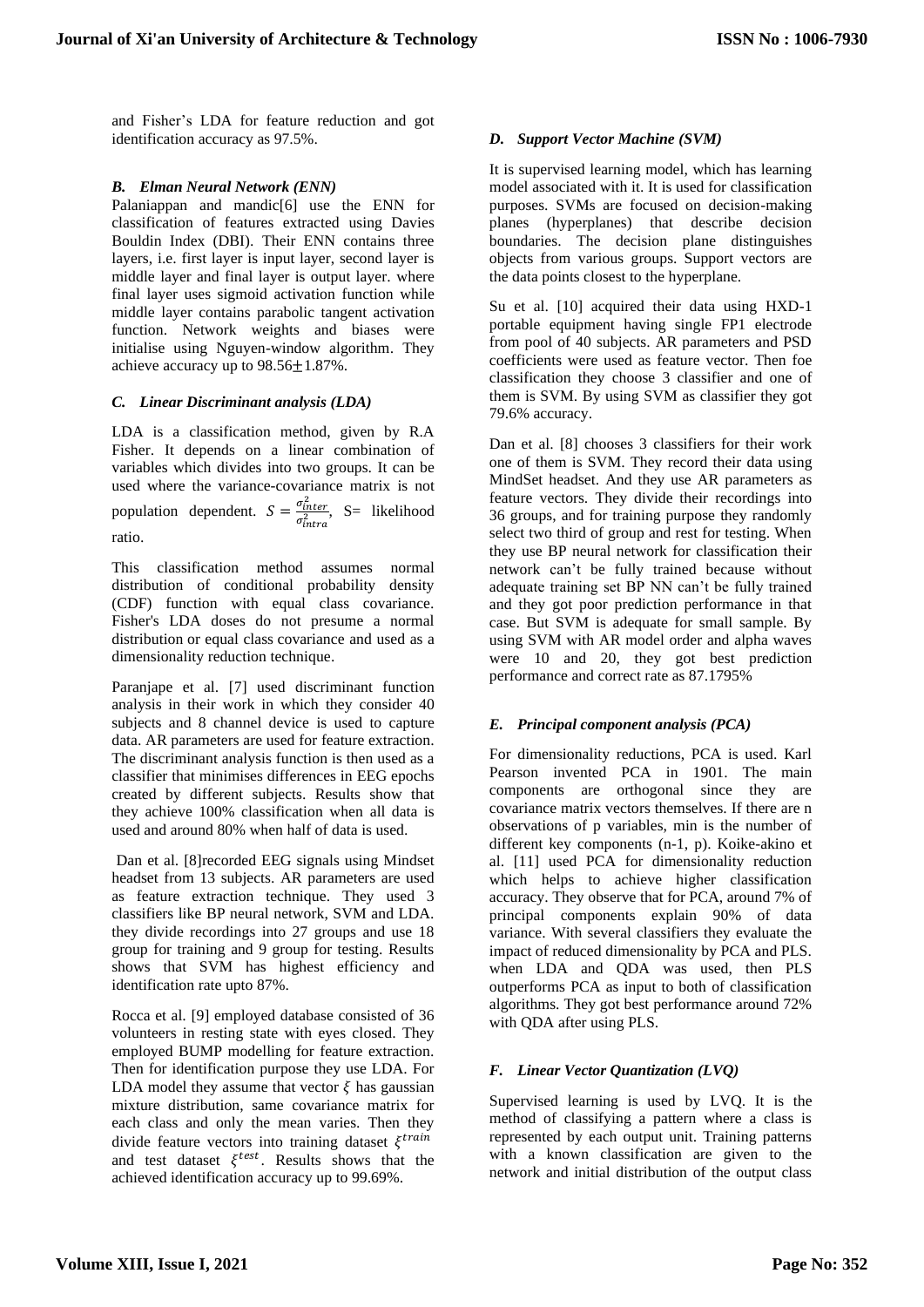is also provided. After finishing the training process, LVQ would define the input vector by assigning it to the same class as the output class. Poulos et al [12] described LVQ and used AR coefficient as features. Then these features are classified by artificial neural network classifier. Su et al. [10] used 3 classifier for their work one of them is LVQ. They collect their data using only single electrode FP1 from 40 subjects. They used AR an PSD coefficients as feature set. By using LVQ as classifier they got 81.9% classification accuracy. Poulos et al.[13] acquires data using PHY-100 Stellate software from fours subjects and subjects having rest with eyes closed. They used PSD coefficients as features of EEG signal. Then they perform neural network classification. They employed LVQ to classify features obtained in previous step. Because of their capacity to classify incoming vectors into groups that are not nearly separable in function space, they choose LVQ. They get correct classification scores between the range 80%-100%.

In their other Poulos et al. [14] extracted AR features from EEG signals and then fed these features to artificial neural network i.e. Kohonen's Linear Vector Quantizer. They choose LVQ neural network having hidden layer or competitive layer with 4 nodes, with help of which feature space was segmented into 4 subclasses, then these were grouped into 2 classes by second, linear layer. They got correct classification scores up to 72% to 84% in their work.

#### *G. Polynomial Based Classification*

Rocca et al. [15] acquired data for 45 subjects resting with eyes closed condition and auto regressive stochastic modelling was used as feature extraction. And they used polynomial based classification for their work.

#### *H. BPNN (Backpropagation Neural Network)*

It is a feed-forward multilayer network trained according to the algorithm of error backpropagation. It can be used to learn and store a great deal of I/O model mapping interactions. Dan et al. [8] recorded their signals using MindSet headset. They use AR parameters as features. For classification stage they choose 3 classifiers one of

them is BP neural network. They divide the recordings into 36 groups and randomly select twothird of groups for training and rest for testing. In their work they use four-layer network. First, they serve AR model parameters of alpha wave as feature vectors and they got correct rate around 65%. Then they add whole EEG signals AR parameters and got 75% as correct rate. Hu [16] used dataset from BCI competition 2003, in which data was acquired from electrodes C3, C4, P3, P4, O1 and O2. Dataset include data from 3 subjects i.e., K3b, K6b and L1b. Then he used bandpass filter to retain information between 2 and 40 Hz. he chooses two different types of feature in his work one is based on single channel and other is two channel feature. Then to classify different subjects he trained Multilayer back-propagation neural networks. Remaining 50% testing set were classified by trained network.

## *I. Simplified Fuzzy ARTMAP*

SFAM is incremental NN classifier, so it follows incremental supervised learning. It is faster and simpler than fuzzy ARTMAP. Its training ability is higher than other NN.

Palaniappan and ravi[17] used SFA in their in which they acquired VEP signals from 20 subjects and gamma band power (GBP) features were extracted from them. Then the SFA grouped these features into different categories that reflect the person. SFA is chosen because of its ability to train at high-speed. SFA network used in their work is consisted of Fuzzy ART module and Inter ART module. Then supervised learning is performed. Here, the stage of testing is similar to training, i.e. learning. Results shows average classification rate upto 94.18%.

## *J. Naïve Based Classifier*

Kathikeyan and sabarigiri[18] made use of Naïve bayes classifier n their work to classify feature set which is composed of AR and PSD coefficients. As training and rest for testing, they randomly select four recordings for each subject. The model from Naïve Bayes was learned by fitting the templates. Posterior probability was used as similarity match. They got 4.16% EER using proposed method.

| <b>Reference</b> | Year | <b>Database</b>                                    | <b>Subjects</b> | <b>Classification technique</b>      | efficiency                                       |
|------------------|------|----------------------------------------------------|-----------------|--------------------------------------|--------------------------------------------------|
| [14]             | 1999 | Poulos DB                                          |                 | <b>LVO</b>                           | 72%-84%                                          |
| $[13]$           | 1999 | Poulos DB                                          |                 | <b>LVC</b>                           | 82%-100%                                         |
| [7]              | 2001 | Paranjape DB                                       | 40              | Discriminant<br>function<br>analysis | 83%                                              |
| [10]             | 2010 | Their<br>DB<br>own<br>recorded by HXD-1<br>dataset | 40              | LVQ, SVM, FDA with k-<br><b>NN</b>   | $k-NN(70.7%)$<br>$kNN+FDA(97.5%)$<br>SVM (79.6%) |

**Table1:** Existing research on different classification techniques used by authors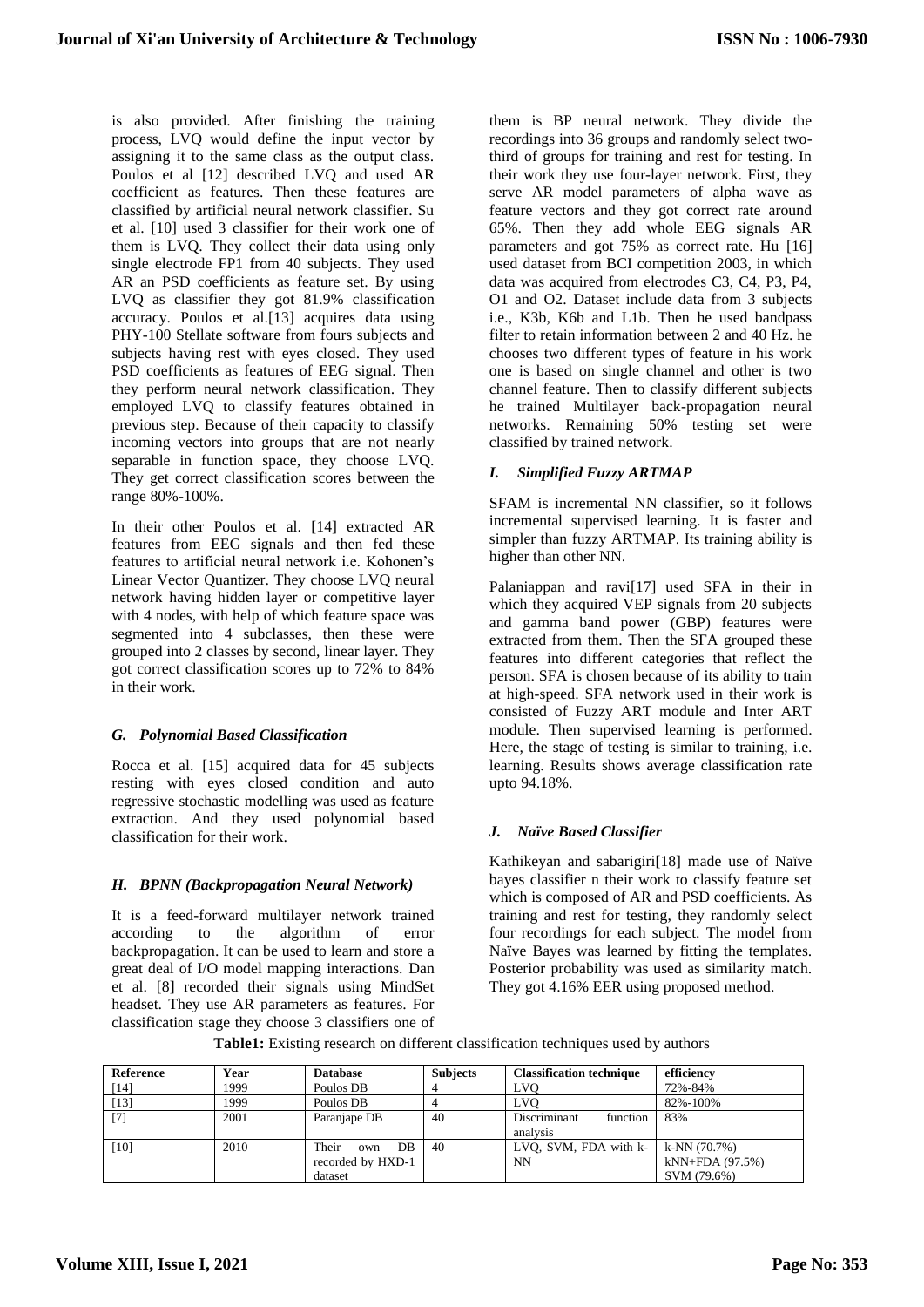|        |      |                                                                                                                                                                |                              |                                                                                                       | LVQ (81.9%)                                                                                             |
|--------|------|----------------------------------------------------------------------------------------------------------------------------------------------------------------|------------------------------|-------------------------------------------------------------------------------------------------------|---------------------------------------------------------------------------------------------------------|
| $[15]$ | 2012 | Rocca DB                                                                                                                                                       | 45                           | Polynomial classifiction                                                                              | 98.73%                                                                                                  |
| $[18]$ | 2012 | Own<br>DB<br>using<br><b>ENOBIO</b> device                                                                                                                     | 40                           | Naïve Bayes                                                                                           | EER-4.16%                                                                                               |
| [9]    | 2013 | Rocca DB                                                                                                                                                       | 36                           | <b>LDA</b>                                                                                            | 89%                                                                                                     |
| [8]    | 2013 | Their own dataset<br>recorded<br>by<br>MindSet Headset                                                                                                         | 13                           | BP-NN, SVM, LDA                                                                                       | 87% (SVM)                                                                                               |
| $[19]$ | 2014 | PhysioNet BCI                                                                                                                                                  | 108                          | Mahalanobis<br>distance<br>based classifer                                                            | 97.5% (EC)<br>96.26% (EO)                                                                               |
| [20]   | 2015 | Physionet DB                                                                                                                                                   | 109                          | EC<br>(eigen<br>vector<br>centrality)                                                                 | 98.1%<br>99.5%<br>$(RED)$ ,<br>(REC)                                                                    |
| $[21]$ | 2016 | Own DB<br>using<br>NeuroskyMindwave<br>Headset                                                                                                                 | 31                           | <b>LDA</b>                                                                                            |                                                                                                         |
| $[17]$ | 2003 | Palaniappan <sub>DB</sub>                                                                                                                                      | 20                           | <b>SFA</b>                                                                                            | 95.75%                                                                                                  |
| $[2]$  | 2007 | Palaniappan DB                                                                                                                                                 | 10                           | ENN, k-NN                                                                                             | $98.12 \pm 1.26$                                                                                        |
| [6]    | 2007 | Palaniappan DB                                                                                                                                                 | 40                           | $\mathop{\rm ENN}\nolimits$                                                                           | 98.56±1.87%                                                                                             |
| $[22]$ | 2010 | Santos DB                                                                                                                                                      | 13                           | <b>SVM</b>                                                                                            |                                                                                                         |
| $[23]$ | 2010 | <b>UCI KDD</b>                                                                                                                                                 | 70                           | K-NN, SVDD                                                                                            | 95.1%(k-NN)<br>98.5% (SVDD)                                                                             |
| $[24]$ | 2015 | DB<br>using<br>Own<br><b>EASY CAP</b> device                                                                                                                   | 32                           | <b>ANN</b><br>(feed-forward,<br>multi-layer perception, BP<br>$NN$ )                                  | 94.04%                                                                                                  |
| $[11]$ | 2016 | Their<br>own<br>DB<br>recorded by Emotiv<br><b>EPOC</b>                                                                                                        | 25                           | SVM, LDA, QDA, NB,<br>DT, k-NN, LR, DNN                                                               | 96.7%                                                                                                   |
| $[25]$ | 2004 | Own DB recorded<br>with<br>Biosemi<br>system                                                                                                                   | 9                            | GMM (gaussaian mixture<br>model)/ MAP                                                                 | <b>FRR-96%</b>                                                                                          |
| [26]   | 2008 | Keirn and Aunon<br>DB                                                                                                                                          | 5                            | PCA,<br>two<br>stage<br>authentcation method with<br>modified four fold cross<br>validation procedure | FRE and $FAE = 0$                                                                                       |
| $[27]$ | 2008 | 2001<br><b>NIPS</b><br><b>BCI</b><br>workshop DB                                                                                                               | 9                            | MTL NN                                                                                                | 95.6%                                                                                                   |
| $[16]$ | 2010 | compitition<br><b>BCI</b><br>2003                                                                                                                              | 3                            | Multilayer BP-NN                                                                                      | 100%<br>(when<br>TAR-<br>threshold is 25%)                                                              |
| $[28]$ | 2012 | <b>BCI</b><br>competition<br>IIIa.<br><b>BCI</b><br>2008<br>competition<br>(Graz a, Graz B),<br>australian EEG DB,<br>Alcoholism (large),<br>Alcoholism (full) | 3, 9, 9, 40,<br>20, 122      | <b>SVM</b>                                                                                            | 99%, 80.8%<br>(GrazB),<br>46.24% (GrazB), 92.8%<br>(Alcoholism(large)),<br>61.7%<br>(Alcoholism(full)). |
| $[29]$ | 2015 | Own DB<br>using<br>NeuroskyMindwave<br>headset                                                                                                                 | 25                           | <b>LDA</b>                                                                                            | 97.3%                                                                                                   |
| $[30]$ | 2013 | EMM/I dataset                                                                                                                                                  | 50                           | LDC (linear discriminant<br>classifier)                                                               | 95.5%                                                                                                   |
| $[31]$ | 2012 | Own DB                                                                                                                                                         | $50 + 20$<br>intruders       | DA, TREE, COP, LDA,<br>ODA, D-LDA, D-ODA                                                              | 93.8%                                                                                                   |
| $[12]$ | 2002 | Polous DB                                                                                                                                                      | $4 +$<br>75<br>intruders     | <b>LVQ</b>                                                                                            | 76% to 88%                                                                                              |
| $[32]$ | 2008 | <b>FORENAP DB</b>                                                                                                                                              | $+$<br>51<br>36<br>intruders | DA                                                                                                    | 98.1%                                                                                                   |
| $[33]$ | 2010 | Ralph DB                                                                                                                                                       | 5                            | <b>BP NN, FFNN</b>                                                                                    | 94%                                                                                                     |
| $[34]$ | 2010 | Own DB<br>using<br>gMobilab+ console                                                                                                                           | 10                           | NN.                                                                                                   | 81%                                                                                                     |
| $[3]$  | 2006 | Palaniappan DB                                                                                                                                                 | 20                           | SFA, LDA, k-NN                                                                                        | 96.5%                                                                                                   |
| $[5]$  | 2010 | Own<br>DB<br>usng<br>$HXD-1$                                                                                                                                   | 40                           | $k-NN+FDA$                                                                                            | 95.4%                                                                                                   |
| $[35]$ | 2018 | Own DB<br>using<br>g.USBamp                                                                                                                                    | 40                           | CNN and BPNN                                                                                          | 97.6%                                                                                                   |
| $[36]$ | 2019 | Physionet DB                                                                                                                                                   | 109                          | 1D LSTM                                                                                               | 99.58%                                                                                                  |
| $[37]$ | 2020 | Own DB                                                                                                                                                         | 20                           | Rule-KNN                                                                                              | 92.46%                                                                                                  |

## **3. Conclusion and Future Scope**

This article provides a brief summary on different classification techniques used in EEG based biometric systems. We surveyed most recent research published in same filed. In this research most commonly used classification methods used in biometric systems based on EEG signals such as K-NN, ENN, LDA, SVM, PCA, LVQ, BPNN,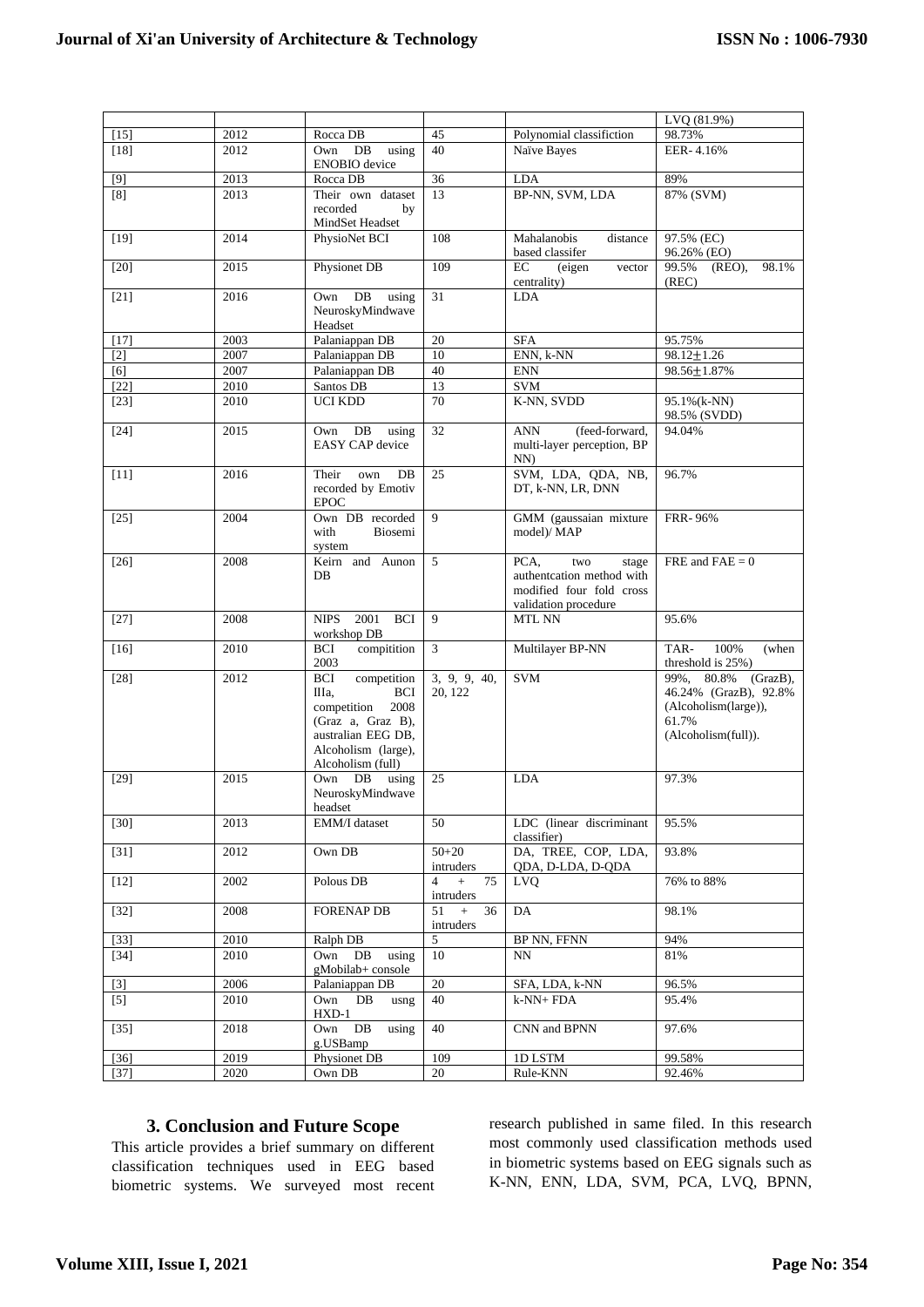SFA, Naïve based classifier etc. We found that Discriminant analysis, BP Neural Network higher efficiency values. This paper includes a table which consists of year of publication, number of subjects used in research, database used and compare different classification methods used and their efficiency values.

For future work, these techniques can be implemented on EEG data and different optimization techniques can be applied to that for getting better efficiency values.

#### **References**

- [1] B. Kaliraman, P. Singh, and M. Duhan, "Use of EEG as a Unique Human Biometric Trait for Authentication of an Individual," in *Advances in Communication and Computational Technology*, 2020, pp. 277–286.
- [2] R. Palaniappan, D. P. Mandic, and S. Member, "Biometrics from Brain Electrical Activity : A Machine Learning Approach," vol. 29, no. 4, pp. 738– 742, 2007.
- [3] R. Palaniappan and K. V. R. Ravi, "Improving Visual Evoked Potential Feature Classification for Person Recognition Using PCA and Normalization," *Pattern Recognition Letters*, vol. 27, no. 7, pp. 726–733, 2006, doi: 10.1016/j.patrec.2005.10.020.
- [4] A. Yazdani, A. Roodaki, S. H. Rezatofighi, K. Misaghian, and S. K. Setarehdan, "Fisher Linear Discriminant Based Person Identification Using Visual Evoked Potentials," *9th International Conference on Signal Processing*, 2008, doi: 10.1109/ICOSP.2008.4697459.
- [5] F. Su, L. Xia, A. Cai, and J. Ma, "Evaluation of recording factors in EEG-based personal identification: A vital step in real implementations," *Conference Proceedings - IEEE International Conference on Systems, Man and Cybernetics*, pp. 3861–3866, 2010, doi: 10.1109/ICSMC.2010.5641768.
- [6] R. Palaniappan and D. P. Mandic, "EEG Based Biometric Framework for Automatic Identity Verification," *Journal of VLSI Signal Processing Systems for Signal, Image, and Video Technology*, vol. 49, no. 2, pp. 243–250, 2007, doi: 10.1007/s11265- 007-0078-1.
- [7] R. B. Paranjape, J. Mahovsky, L. Benedicenti, and Z. Koles, "The electroencephalogram as a biometric," *Canadian Conference on Electrical and Computer Engineering*, vol. 2, pp. 1363–1366, 2001, doi: 10.1109/CCECE.2001.933649.
- [8] Z. Dan, Z. Xifeng, and G. Qiangang, "An Identification System Based on Portable EEG Acquisition Equipment," in *Proceedings of 3rd International Conference on Intelligent System Design and Engineering Applications*, 2013, pp. 281–284, doi: 10.1109/ISDEA.2012.70.
- [9] D. La Rocca, P. Campisi, and J. Sole-Casals, "EEG based user recognition using BUMP modelling," *Biometrics Special Interest Group (BIOSIG), 2013 International Conference of the*, pp. 1–12, 2013.
- [10] F. Su, L. Xia, A. Cai, Y. Wu, and J. Ma, "EEG-Based Personal Identification: From Proof-of-Concept to a

Practical System," *Proceedings - International Conference on Pattern Recognition*, pp. 3728–3731, 2010, doi: 10.1109/ICPR.2010.908.

- [11] T. Koike-akino *et al.*, "High-Accuracy User Identification Using EEG Biometrics," pp. 854–858, 2016.
- [12] M. Poulos, M. Rangoussi, N. Alexandris, and a Evangelou, "Person identification from the EEG using nonlinear signal classification.," *Methods of information in medicine*, vol. 41, no. 1, pp. 64–75, 2002.
- [13] M. Poulos, M. Rangoussi, N. Alexandris, and N. Alezandris, "Neural network based person identification using EEG," *Proceedings of International Conferences on Acoustics, Speech and Signal Processing*, vol. 2, pp. 1117–1120, 1999.
- [14] M. Poulos, M. Rangoussi, V. Chrissikopoulos, and A. Evangelou, "Person Identification based on Parametric Processing of the EEG," *Electronics, Circuits and Systems. Proceedings of ICECS*, no. 1, pp. 283–286 vol.1, 1999, doi: 10.1109/ICECS.1999.813403.
- [15] D. La Rocca, P. Campisi, and G. Scarano, "EEG Biometrics for Individual Recognition in Resting State with Closed Eyes," *International Conference of the Biometrics Special Interest Group (BIOSIG)*, pp. 1– 12, 2012, doi: 10.1007/978-3-662-44485-6\_22.
- [16] J. F. Hu, "Biometric system based on EEG signals by feature combination," *2010 International Conference on Measuring Technology and Mechatronics Automation, ICMTMA 2010*, vol. 1, no. Lc, pp. 752– 755, 2010, doi: 10.1109/ICMTMA.2010.27.
- [17] R. Palaniappan and K. V. R. Ravi, "A new method to identify individuals using signals from the brain," *ICICS-PCM 2003 - Proceedings of the 2003 Joint Conference of the 4th International Conference on Information, Communications and Signal Processing and 4th Pacific-Rim Conference on Multimedia*, vol. 3, pp. 1442–1445, 2003, doi: 10.1109/ICICS.2003.1292704.
- [18] T. Kathikeyan and B. Sabarigiri, "Countermeasures Against IRIS Spoofing and Liveness Detection using Electroencephalogram (EEG)," *International Conference on Computing, Communication and Applications*, 2012, doi: 10.1109/ICCCA.2012.6179228.
- [19] D. La Rocca *et al.*, "Human brain distinctiveness based on EEG spectral coherence connectivity," *IEEE Transactions on Biomedical Engineering*, vol. 61, no. 9, pp. 2406–2412, 2014, doi: 10.1109/TBME.2014.2317881.
- [20] M. Fraschini, A. Hillebrand, M. Demuru, L. Didaci, and G. L. Marcialis, "An EEG-based biometric system using eigenvector centrality in resting state brain networks," *IEEE Signal Processing Letters*, vol. 22, no. 6, pp. 666–670, 2015, doi: 10.1109/LSP.2014.2367091.
- [21] M. Abo-Zahhad, S. M. Ahmed, and S. N. Abbas, "A new multi-level approach to EEG based human authentication using eye blinking," *Pattern Recognition Letters*, vol. 82, pp. 216–225, 2016, doi: 10.1016/j.patrec.2015.07.034.
- [22] A. Ferreira, C. Almeida, P. Georgieva, A. Tomé, and F. Silva, "Advances in EEG-Based Biometry," pp. 287–295, 2010.